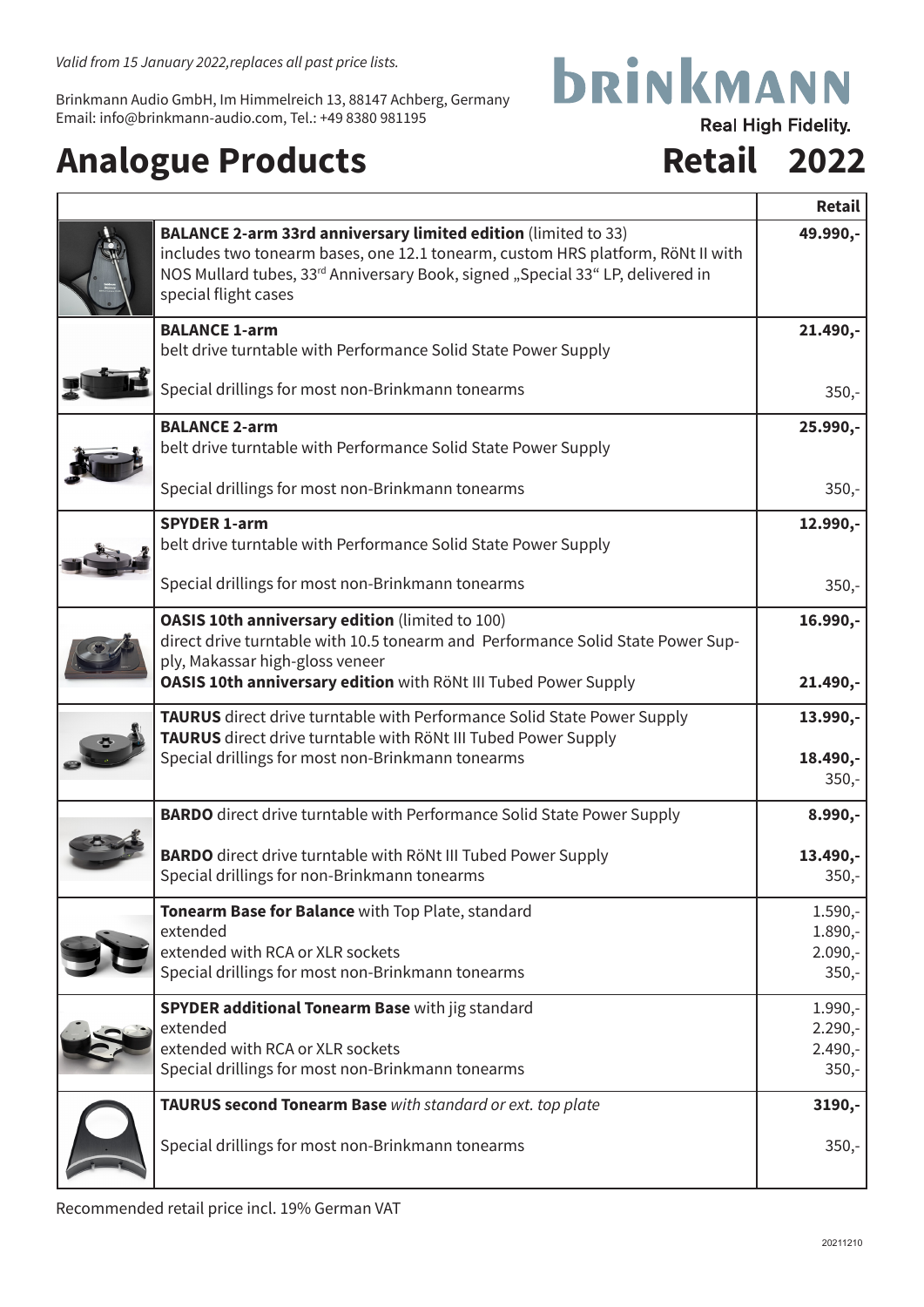*Valid from 15 January 2022,replaces all past price lists.*

Brinkmann Audio GmbH, Im Himmelreich 13, 88147 Achberg, Germany Email: info@brinkmann-audio.com, Tel.: +49 8380 981195

## Analogue Products **Retail 2022**

# **bRINKMANN**

**Real High Fidelity.** 

|                                |                                                                                                                                         | <b>Retail</b> |
|--------------------------------|-----------------------------------------------------------------------------------------------------------------------------------------|---------------|
|                                | Top Plate for Balance or Spyder standard                                                                                                | $450,-$       |
|                                | Top Plate for Balance or Spyder extended                                                                                                | $690,-$       |
|                                | Top Plate for Balance or Spyder ext. with RCA or XLR sockets                                                                            | $890,-$       |
|                                | Special drillings for most non-Brinkmann tonearms                                                                                       | $350,-$       |
|                                | Top Plate for Bardo or Taurus standard                                                                                                  | $450,-$       |
|                                | Top Plate for Bardo or Taurus extended                                                                                                  | $690,-$       |
|                                | Special drillings for non-Brinkmann tonearms                                                                                            | $350,-$       |
|                                | <b>Tonearm Base for Oasis</b>                                                                                                           | $450,-$       |
|                                | Special drillings for non-Brinkmann tonearms                                                                                            | $350,-$       |
|                                | 12.1 Tonearm                                                                                                                            | $5.490,-$     |
|                                | cardanic bearing, azimuth adjustable headshell, 5-pole DIN socket, length 12.1", counter-<br>weight with rings for different cartridges |               |
|                                | 10.5 Tonearm                                                                                                                            | $5.190,-$     |
|                                | cardanic bearing, azimuth adjustable headshell, 5-pole DIN socket, length 10.5", counter-<br>weight                                     |               |
|                                | 10.0 Tonearm                                                                                                                            | $3.250,-$     |
|                                | unipivot bearing, azimuth adjustable headshell, 5-pole DIN socket, length 10.0", counter-<br>weight                                     |               |
|                                | <b>RöNt III</b> Tubed Power Supply                                                                                                      | $5.990,-$     |
|                                | suitable for all turntable models. includes granite and power cord                                                                      |               |
|                                | ordered with Bardo, Oasis, Taurus instead of solid state PS                                                                             | $4.500,-$     |
|                                | <b>BZ34 Rectifier Tube Simulator</b>                                                                                                    | $650,-$       |
|                                | upgrade option for RöNt II                                                                                                              |               |
|                                | <b>Performance</b> Solid State Power Supply                                                                                             | $1.490, -$    |
|                                | upgrade option for earlier versions of Bardo, Oasis, Avance and Balance                                                                 |               |
|                                | <b>M3X2</b> HRS isolation base for Balance                                                                                              | 4.990,-       |
| <b><i><u>BRINKMANI</u></i></b> | 1723" with Brinkmann engraving                                                                                                          |               |
|                                |                                                                                                                                         |               |
|                                |                                                                                                                                         |               |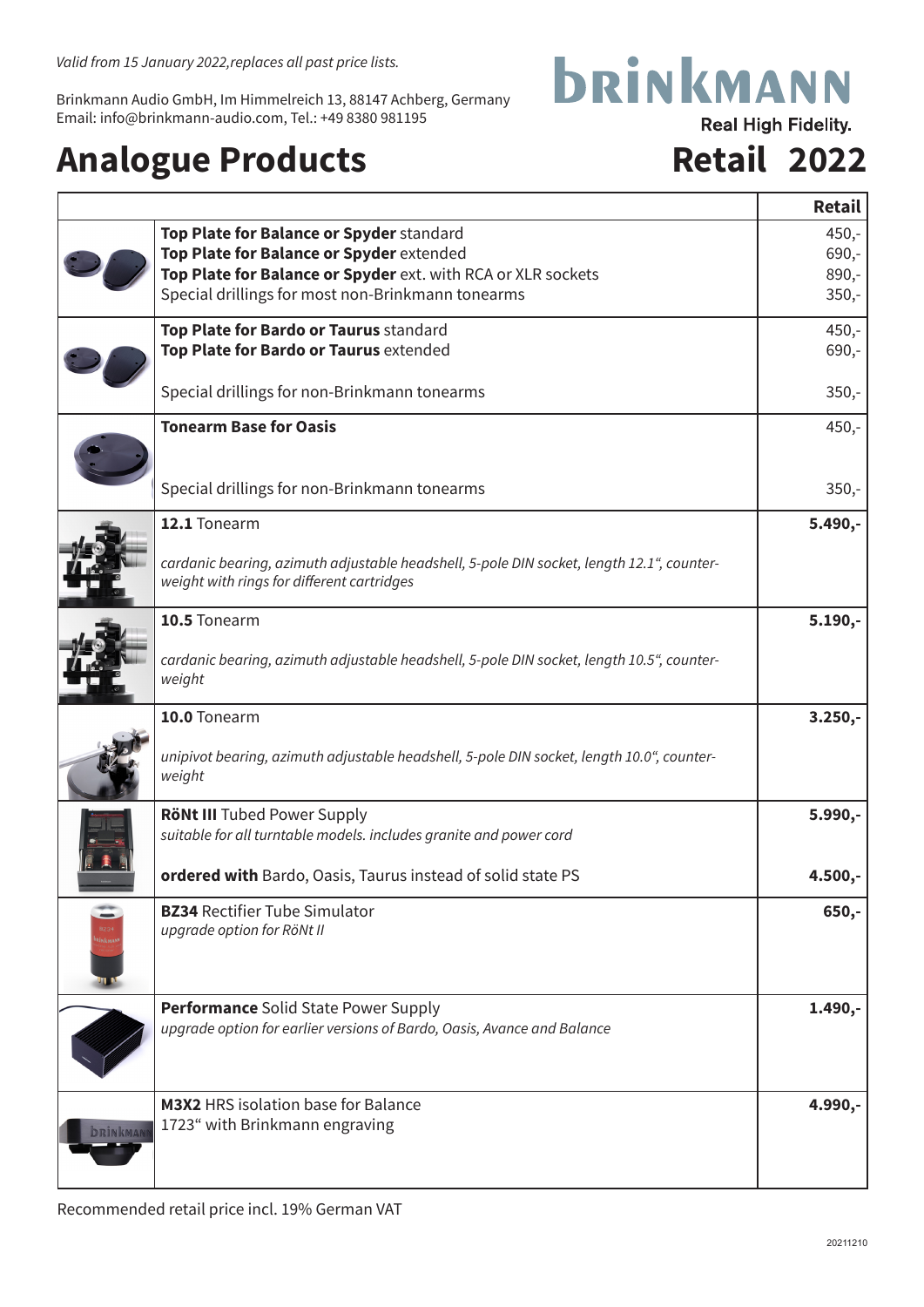*Valid from 15 January 2022,replaces all past price lists.*

Brinkmann Audio GmbH, Im Himmelreich 13, 88147 Achberg, Germany Email: info@brinkmann-audio.com, Tel.: +49 8380 981195

## Electronics Retail 2022

### **bRINKMANN Real High Fidelity.**

|                                                                                                                      | <b>Retail</b>  |
|----------------------------------------------------------------------------------------------------------------------|----------------|
| <b>NYQUIST Mk II</b> Streaming DAC black or silver finish<br>includes granite, IR-remote control, power cord         | 17.490,-       |
| Mk II Upgrade excl. shipping                                                                                         | $800,-$        |
| <b>EDISON Mk II</b> Phono preamplifier black or silver finish<br>includes granite, IR-remote control, power cord     | 12.490,-       |
| Mk II Upgrade excl. tubes and shipping                                                                               | $2.750,-$      |
| <b>MARCONI Mk II</b> Balanced Preamplifier black or silver finish<br>includes granite, IR-remote control, power cord | $11.990, -$    |
| Mk II Upgrade incl. replacement tubes (mandatory), excl.shipping                                                     | $3.990,-$      |
| <b>STEREO Mk II</b> Power amplifier black or silver finish<br>includes granite, power cord                           | $7.990,-$      |
| <b>MONO</b> Power amplifier (pair) black or silver finish<br>includes granite, power cord                            | 15.990,-       |
| Granite optional for Bardo and Integrated<br>Nero Assoluto, 44x31x3 cm                                               | 400,-          |
| <b>Power cord</b> EU (CEE 7/7), UK or US plug                                                                        | $200,-$        |
| Replacement tube set Edison / Marconi / Nyquist                                                                      | 450,-          |
| Replacement tube set RöNt II<br>Replacement tube set RöNt III                                                        | 450,-<br>400,- |